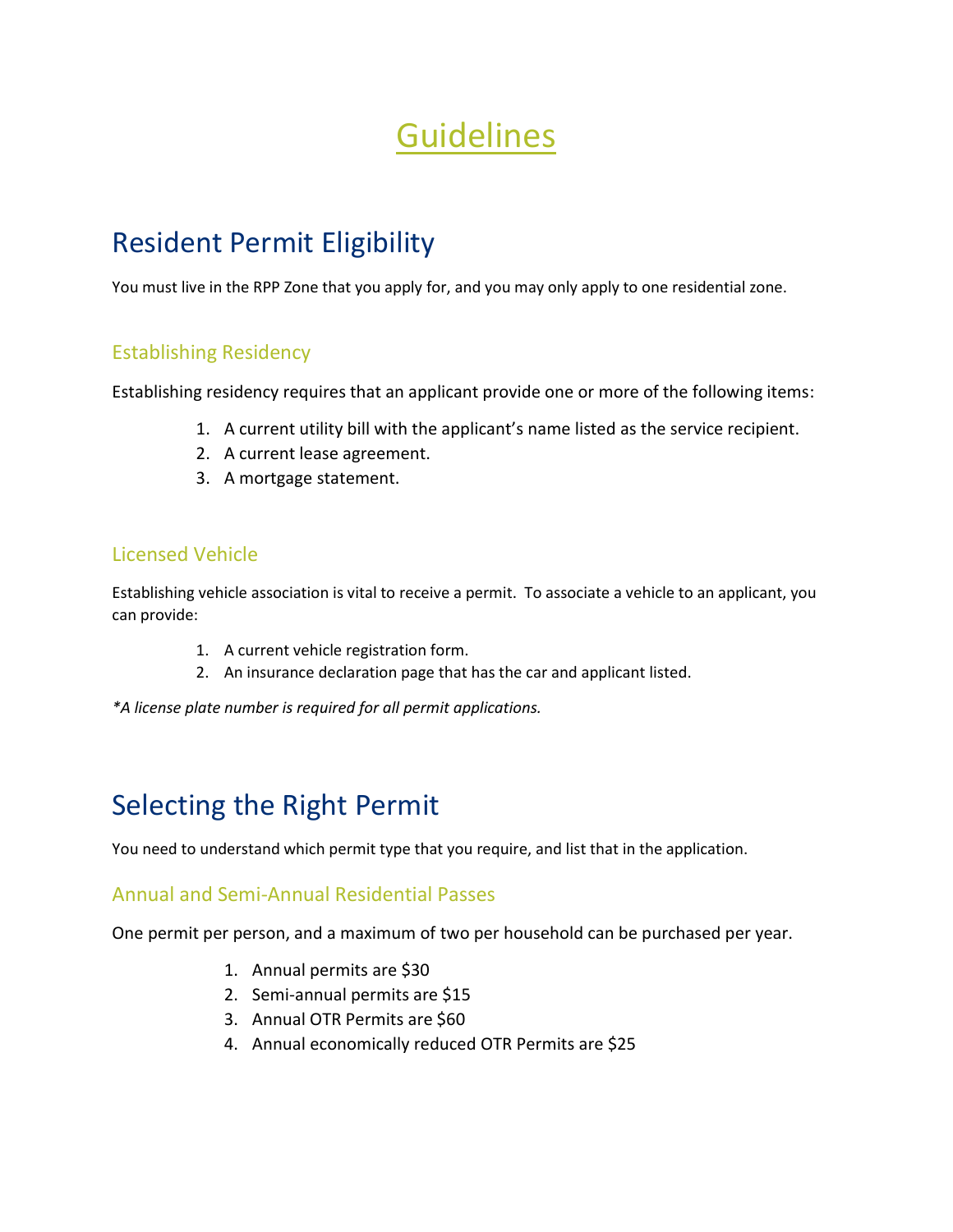#### Annual and Semi-Annual Visitor Passes

Only residents may purchase Visitor Passes. Passes are limited to one pass per resident.

- 1. Annual visitor permits are \$30
- 2. Semi-annual visitor permits are \$15

*\*Not available in OTR*

#### Guest Passes

Guest passes can be purchased for visitors and are valid for 2-weeks only. Guest passes will be limited to 5 per month. You must have your guests License plate number when applying for the permit through your account.

- 1. Guest passes are \$5 each and are only valid for 14 days.
- 2. Guest passes will be limited to 5 per month.

*\*Not available in OTR*

### Enforcing Residential Parking Permits

Parking Enforcement is the only agency that can verify Parking Permits. Parking Enforcement has a dedicated patrol car, that will digitally scan all license plates in an area and verify vehicle authorization. In addition to the patrol car, all Parking Enforcement officers can query permit statuses via their handheld units. Permitting is granted by the CMC under section 514. [HERE](https://library.municode.com/oh/cincinnati/codes/code_of_ordinances?nodeId=TITVTRCO_CH514PAPE)

Residential Parking Zones may be discontinued with a majority petition from ALL current zone residents, or with a letter from the affected recognized community group. The city also retains the right to eliminate the program if costs become too high.

### Applying for a Residential Parking Permit or Pass

Residential Parking Permits can be obtained by applying online. [HERE](https://cincinnati.opencounter.com/projects/954083/direct/residential-parking-permit-application)

Follow the prompts to sign up or login to your online account. Once into your account you may apply for or manage permits. If you do not have access to the internet, you may come to the Parking Facility Office, located at: 300 West 6<sup>th</sup> Street Cincinnati, Ohio 45202 during the hours of Monday - Friday 8am – 4pm. Payment online is Amex, Visa, Mastercard, and Discovery only. Payment in person is cash only.